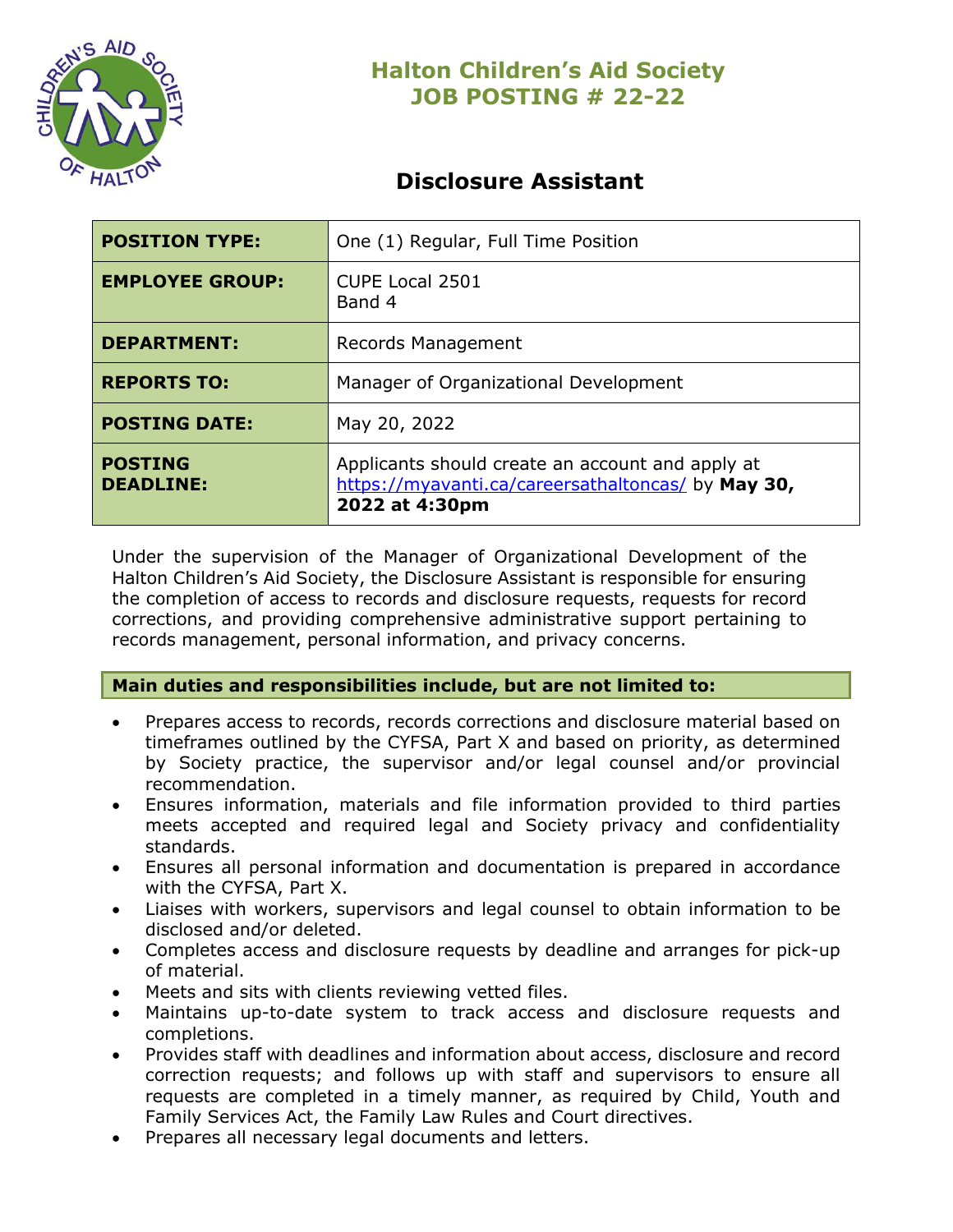- Maintains necessary information for statistical purposes.
- Prepares files for scanning; upon completion of scanning returns material to the file according to document and file maintenance requirements of the Society.
- Answers incoming calls and respond to them accordingly.
- Maintains up-to-date and complete files and filing systems.
- Performs other administrative duties such as photocopying and faxing
- Contributes to centralized administrative services throughout the Agency as required.
- Completes person searches in CPIN and identifies appropriate person record for use in case, and upload historical information to CPIN
- Creates and assigned Personal Information cases in CPIN.
- Identifies, marks and merges any duplicate person records in CPIN
- Provides coverage to Records Management Team including the Records Assistant
- Provides support to the Legal Department for legal disclosure as required

### **Knowledge, Education, Experience, Skills and Attributes**

### **Qualifications**

- Legal Administration Diploma or Certificate from a recognized community college or university.
- Experience as a Disclosure Assistant or Legal Assistant (Family Law preferred).
- Experience completing disclosure requests.
- Familiarity with the Child and Family Services Act.
- Eligibility for membership with the Institute of Law Clerks of Ontario an asset.
- Strong knowledge and use of software such as the Child Protection Information Network (CPIN), E-forms and Microsoft Office.

### **General Skills and Attributes**

- Knowledge of child welfare sector considered an asset
- Knowledge of privacy legislation, specifically CYFSA, Part X, is considered an asset
- Strong written communication skills and the ability to prepare legal documents with attention to detail
- Professional, approachable and customer-service orientated
- Strong problem solving and conflict resolutions skills with the ability to demonstrate tact and diplomacy under pressure
- Solid planning , time-management , multi-tasking and organizational skills to meet strict statutory timelines for the preparation and service of Court documents
- Ability to deal with written material of an explicit nature
- Ability to think independently while taking direction from the Legal Counsel
- Valid Ontario Drivers License and a vehicle available for work purposes
- A positive outlook

### **Equity, Diversity and Inclusion**

Responsive to the knowledge and understanding of the culture, history and current oppressions experienced by marginalized communities and communities that are overrepresented in the child welfare system, including Indigenous, racialized and the 2SLGBTQ+ communities.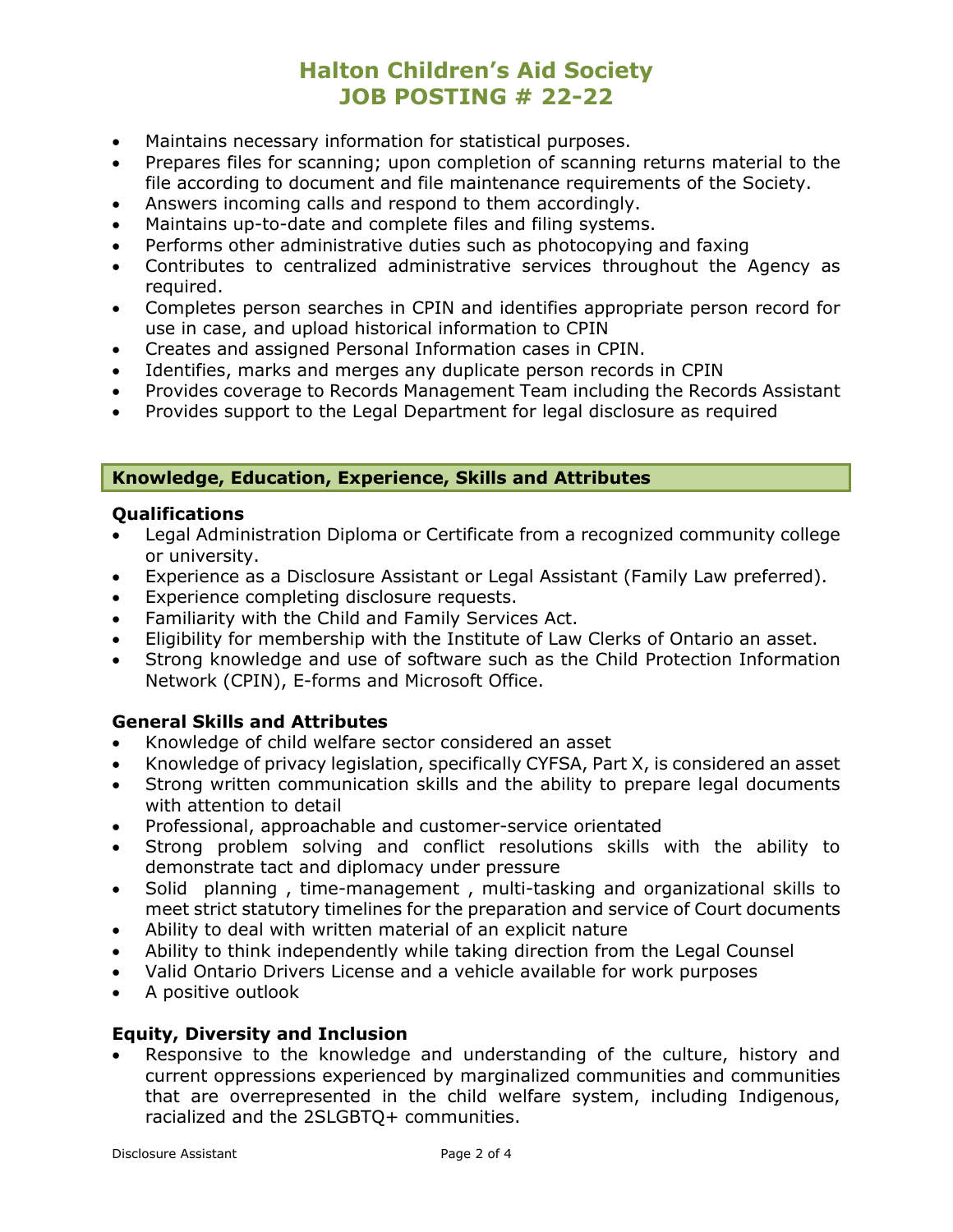- Fosters an inclusive and accessible environment where all employees, service recipients and volunteers are respected
- Strong knowledge, understanding and experience working within an equity and anti-oppressive, anti-racism practice framework, including knowledge of the 11 One Vision One Voice Race Equity practices and the Truth and Reconciliation Calls to Action
- Ensures ethnic, spiritual, linguistic, familial and cultural differences are respected
- Acts in accordance with and incorporates the Society's Code of Conduct, Confidentiality, Equal Opportunity and Anti-Discrimination, Harassment & Discrimination policies, etc.

Halton CAS has a vaccination policy and procedure in place. As a condition of employment, new employees are required to be vaccinated for COVID-19 unless they have a valid reason not to be vaccinated based on a protected ground under the Ontario *Human Rights Code.*

The successful candidate will be made an offer of employment on the condition of being fully vaccinated against COVID-19. Fully vaccinated is defined as having received all of the required doses of a Health Canada approved vaccine and having received the final dose at least 14 days before your employment start date. The candidate will be asked to provide Halton CAS with proof of full vaccination, prior to the candidate's employment start date. Acceptable proof includes an Ontario Ministry of Health COVID-19 vaccine receipt which you can obtain through the Provincial portal [https://covid19.ontariohealth.ca/,](https://covid19.ontariohealth.ca/) or other government-issued vaccine passport or certification.

As described above, the requirement to be fully vaccinated is subject to the Ontario *Human Rights Code*. If the candidate is unable to receive the COVID-19 vaccine for a reason protected by the *Code,* requests for accommodation from the vaccine policy will be assessed on a case by case basis and will be subject to Halton CAS' accommodation process.

### **The Halton Children's Aid Society is an equal opportunity employer.**

The Halton Children's Aid Society is committed to fostering an inclusive, accessible environment where all employees and members of the public are respected. We are dedicated to building a workforce that reflects the diversity of the communities we serve.

We thank all applicants for their interest in the Halton Children's Aid Society, we will only contact those selected for an interview. All interviewed candidates will be asked to provide a minimum of two supervisory references.

Disclosure Assistant **Page 3 of 4** We are committed to a selection process and work environment that is inclusive and barrier free. Accommodation will be provided in accordance with the Ontario Human Rights Code. Applicants need to make any accommodation requests for the interview or selection process known in advance by contacting the Human Resources Department at 905-333-4441 ext. 0575. Human Resources will work with the applicant and the interview committee to arrange reasonable and